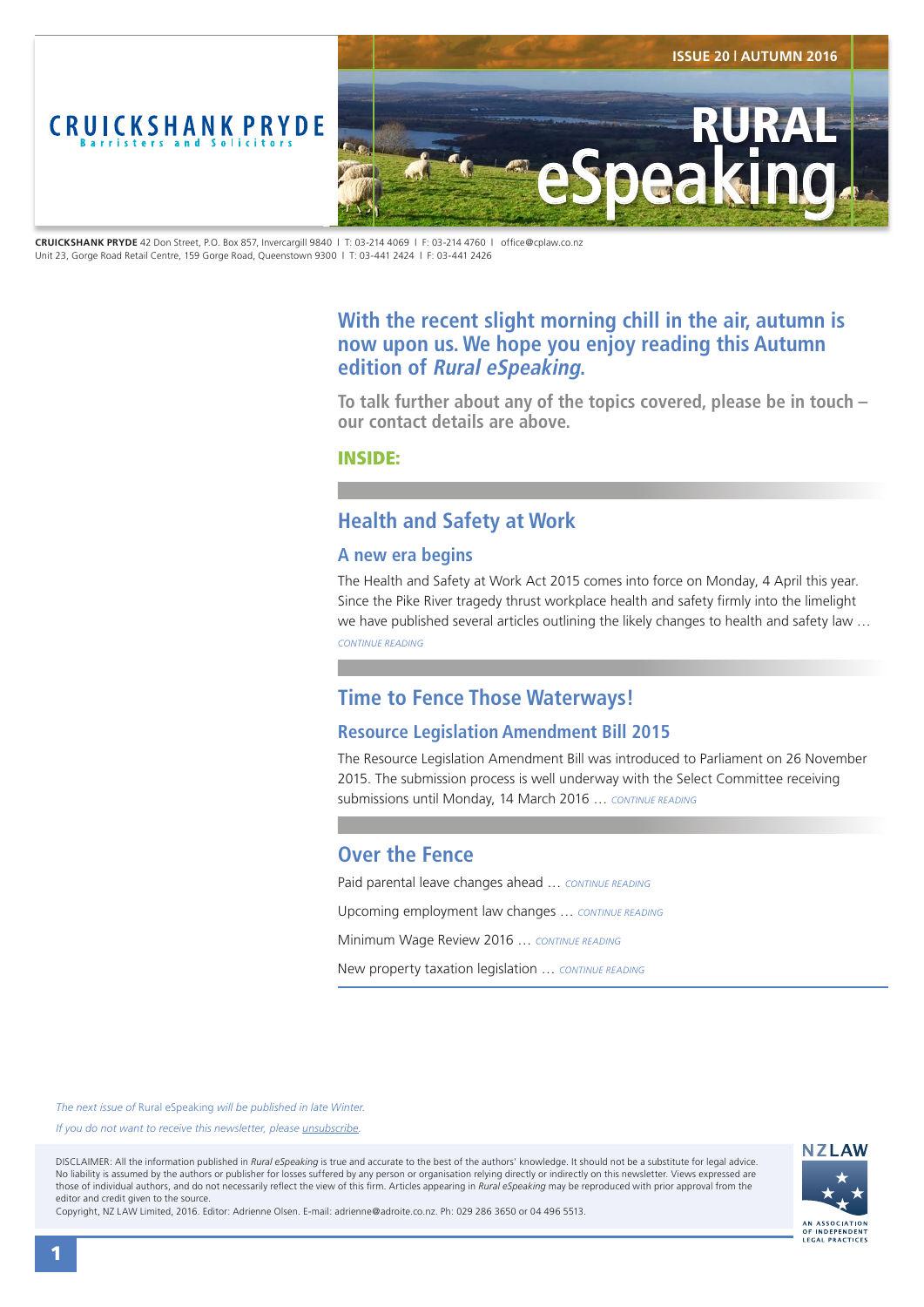## <span id="page-1-0"></span>**Health and Safety at Work**

### **A new era begins**

*The Health and Safety at Work Act 2015 comes into force on Monday, 4 April this year. Since the Pike River tragedy thrust workplace health and safety firmly into the limelight we have published several articles outlining the likely changes to health and safety law.*

We thought it would be a useful exercise to summarise the main changes that have been made and how they will affect the rural community.

#### **Being accountable**

One of the major issues that arose out of Pike River was that of accountability. The general public seemed confused that after such a terrible disaster no one seemed to be held accountable. The Act addresses this by the creation of the 'PCBU' (a person conducting a business or undertaking). A PCBU can be a person or business and there may be more than one PCBU for the same workplace. It's the PCBU that has the 'primary duty of care' (and therefore liability under the Act) in a workplace. Officers of PCBUs (directors, partners or senior management) also face significant penalties under the Act for failing to exercise due diligence in ensuring the PCBU carries out its duties.

A farm is a typical example of one or more PCBUs operating at the same time. It's therefore critical for farmers to identify who is responsible for what. The Act also addresses accountability by:

- **»** Prohibiting the transfer of health and safety duties to others, and
- **»** Prohibiting insuring against health and safety risk.

#### **Risks and hazards**

If you operate a farming enterprise it's your responsibility to ensure that risks and hazards on that farm are identified. You must also ensure that procedures are in place to eliminate risks to health and safety, so far as reasonably practical.

It's not good enough to simply prepare (or purchase) a health and safety policy, put it in a drawer and think that you have fulfilled your duties under the legislation. You must ensure that your employees or contractors are aware of the policy and follow it. You need to provide adequate training to ensure that the policy is a 'living' thing rather than just a box to be ticked.

If you have contractors or other entities on your property then you must ensure that they have proper health and safety procedures in place and provide you with a copy of those procedures. Once again this shouldn't simply be a box to be ticked but be looked at properly to ensure that the procedures are appropriate. Even in these instances a farmer can't turn a blind eye if he or she sees a contractor doing things that would constitute a risk to health and safety.

### **Defining the workplace**

Recognition of the farm as a unique work environment was acknowledged at the Select Committee stage. The farm 'workplace' is now defined as the place where 'farm work is actually being carried out at the time', and the farmhouse and related buildings are excluded from the definition of 'workplace'.

Under the Act no duty is owed to a person who is in a workplace for an unlawful purpose, such as trespassers or poachers. However as we have mentioned in previous editions of *Rural eSpeaking*, farms are often used for community purposes such as orienteering, tramping, school sports days, promotional events and so on. Often these uses are customary in as much a farmer may or may not be aware who is on the farm at any particular time. This is particularly so with farms that are used for hunting and tramping access. It may be that farmers will require some more formality around these activities. What part of the farm is a workplace is a movable feast, often with little time to give notice as to what is being carried out where and when.

### **Being practical**

The other difficulty for the rural community is that farm jobs often tend to cover many disciplines – workers may operate heavy machinery, handle stock, work in potentially dangerous physical locations, during weather events and often for long hours all in the same day. The reality is the PCBU needs to assess all of the situations that those workers might be in and, as far as is practical, identify health and safety risks and ways to manage them. The days are gone where you can ask an employee without proper training to 'learn on the job'.

The 'she'll be right' attitude is no longer acceptable. There's no doubt that Worksafe New Zealand will be looking to put stakes into the ground as far as what is expected of employers in the new environment.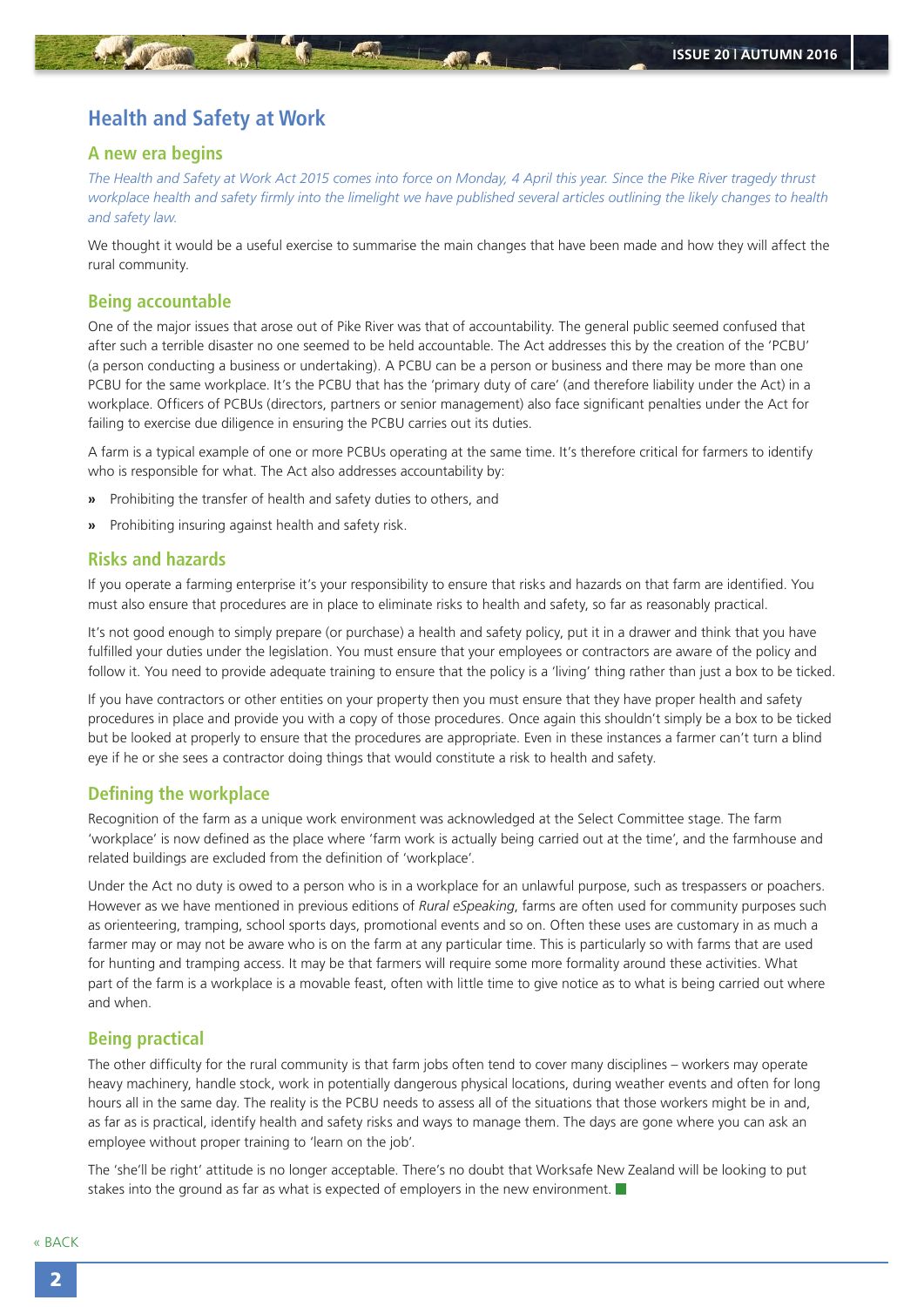## <span id="page-2-0"></span>**Time to Fence Those Waterways!**

#### **Resource Legislation Amendment Bill 2015**

*The Resource Legislation Amendment Bill was introduced to Parliament on 26 November 2015. The submission process is well underway with the Select Committee receiving submissions until Monday, 14 March 2016.*

The Bill's main purpose is 'to create a Resource Management system that achieves the sustainable management of natural and physical resources in an efficient and equitable way.' In the last election the current government was very clear in its desire to make changes to the Resource Management Act, and related legislation, to try to speed up and simplify Resource Management Act processes.

While much of the Bill is focused on trying to take out some of the uncertainty, time and cost of the Resource Management Act process, included with these broader aims is the following section 103(7):

*"(hn) prescribing measures for the purposes of excluding stock from water bodies, estuaries and coastal lakes and lagoons, including regulations that –*

- *(i) apply generally in relation to stock or to specified kinds of stock (for example, dairy cattle);*
- *(ii) apply generally in relation to water bodies, estuaries and coastal lakes and lagoons or to specified kinds of water bodies, estuaries and coastal lakes and lagoons:-*
- *(iii) apply different measures to different kinds of stock or to different kinds or water bodies, estuaries, and coastal lakes and lagoons;*
- *(iv) prescribe technical requirements for the purposes of the regulations, (for example, the minimum height and specifications with which any required means of exclusion must comply, such as requirements for fencing or riparian planting);*

*(ho) Prescribing infringement offences for the contravention of, or non-compliance with, any regulations made under the preceding paragraph."*

Sub sections (hn) and (ho) are additions to the regulation making a power of s360 of the Resource Management Act 1991. They give the government specific authority to make regulations that exclude stock from water bodies and also to prescribe offences for the contravention of those regulations.

### **Excluding dairy cattle**

The government has publicly signalled its intention to introduce a national regulation to exclude dairy cattle from waterways by July 2017. If the Bill is enacted, the regulations above would give the government the power to do that. The regulations give the power to make different regulations in relation to different kinds of stock, or types of water bodies. They also go so far as giving the government the power to prescribe technical requirements of any means of exclusion such as fencing.

Interestingly enough, the Land and Water Forum produced its fourth report also in November last year. This report includes paragraph 197 which contains the following statement:

*"The Forum view is that stock exclusion requirements should vary according to the type of livestock being farmed and the terrain. This balances environmental imperatives with the costs and impracticalities of excluding stock from waterways in different farming contexts."*

The days of voluntary accords and different approaches from different local authorities may well be over. The government's intention is clear and it is giving itself the power to make rules to enforce its intention.

However the good news is the acceptance by both the government and the Land and Water Forum that different types of farming, terrain, and stock will mean different rules for specific situations. It seems the costs and practicality of exclusion are factors that will be taken into account when making regulations.  $\blacksquare$